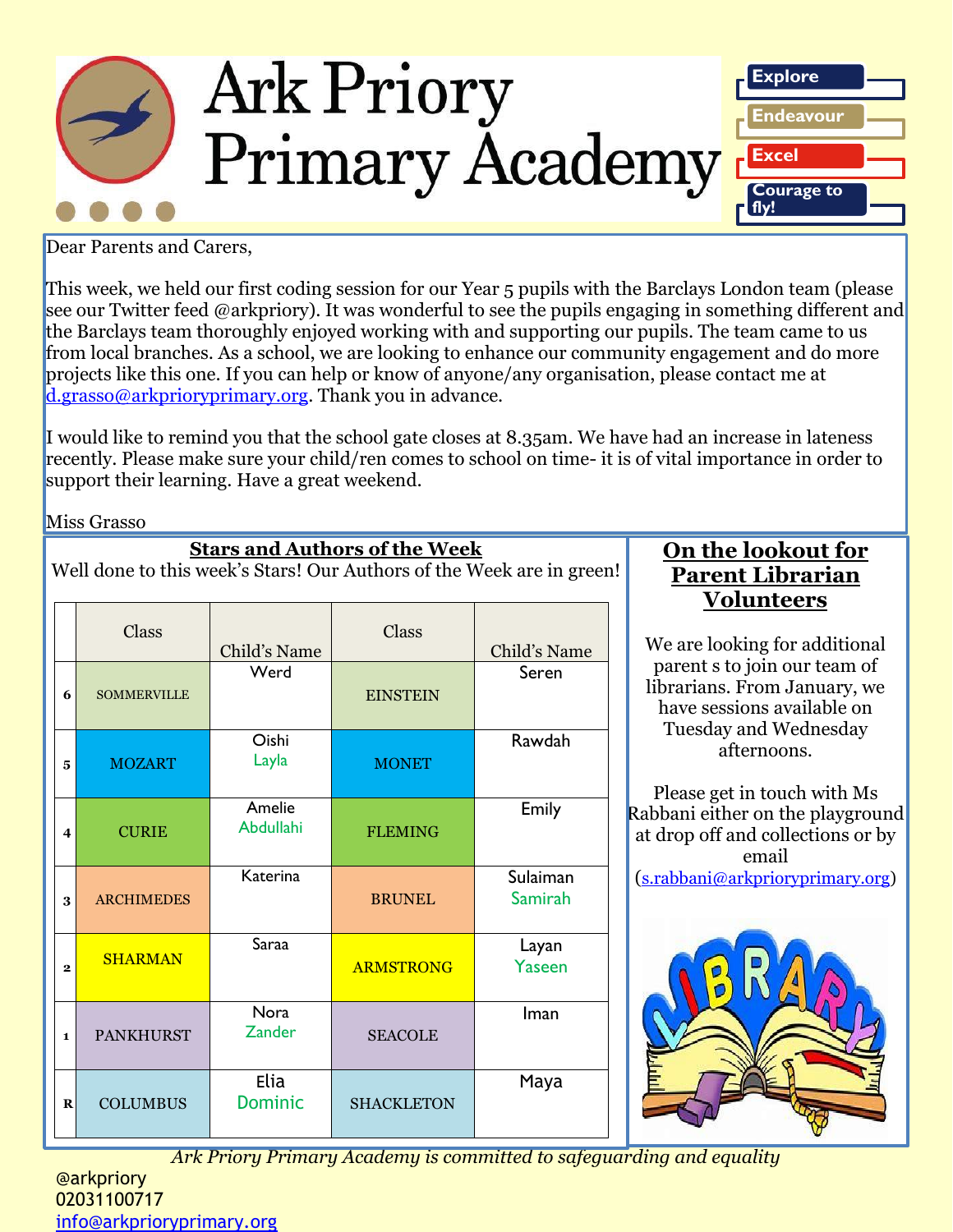

On **Friday 7th February**, Ark Priory Primary Academy will be taking part in Number Day 2019 to raise money for NSPCC!

Everyone at school will be wearing non-uniform with numbers or symbols related to maths (operations, acronyms like BODMAS) to not only celebrate the importance of maths but to raise money for a worthy cause. Please make sure children bring in £1 to donate to the charity. Here are some examples of number day outfits children can wear on the day.

#### [https://www.nspcc.org.uk/what-you-can](https://www.nspcc.org.uk/what-you-can-do/charity-runs-cycles-and-challenges/social-and-special-events/number-day/)[do/charity-runs-cycles-and-challenges/social](https://www.nspcc.org.uk/what-you-can-do/charity-runs-cycles-and-challenges/social-and-special-events/number-day/)[and-special-events/number-day/](https://www.nspcc.org.uk/what-you-can-do/charity-runs-cycles-and-challenges/social-and-special-events/number-day/)



#### We love reading at Ark Priory!

Thank you to all the parents that attended the recent Reading Parent Workshops. All children will have now received their home reading book and reading record. We have seen a great buzz around the books and hope you do too!

Reading is one of the most important things a child can do; it underpins everything and is directly linked to school success, selfesteem, confidence and achievements throughout life. Reading should be a fun and positive experience for both you and your

### child!

- o Give reading status and importance by reading every day with your child.
- o Choose a quiet time and give your child your full attention!
- Try to build this into your daily routine.  $\circ$
- Have a quiet, comfortable space your child (and you) can read in.  $\circ$
- Enjoy the conversations you have around books ö

Remember books and reading records should be brought into school every day. On Thursday, they will be changed, and a new book will be brought home on Friday.



*Ark Priory Primary Academy is committed to safeguarding and equality* 

## **Attendance**

Our whole school attendance for the week is:  $96.6%$ 

### **Class Attendance:**

### 1. **Fleming 98.2%**

2. Sharman/Curie/Monet 97.4%

3. Brunel 96.7%

Well done to Fleming class !

### **House Points**

*Our winning team this week was:*



@arkpriory 02031100717 [info@arkprioryprimary.org](mailto:info@arkprioryprimary.org)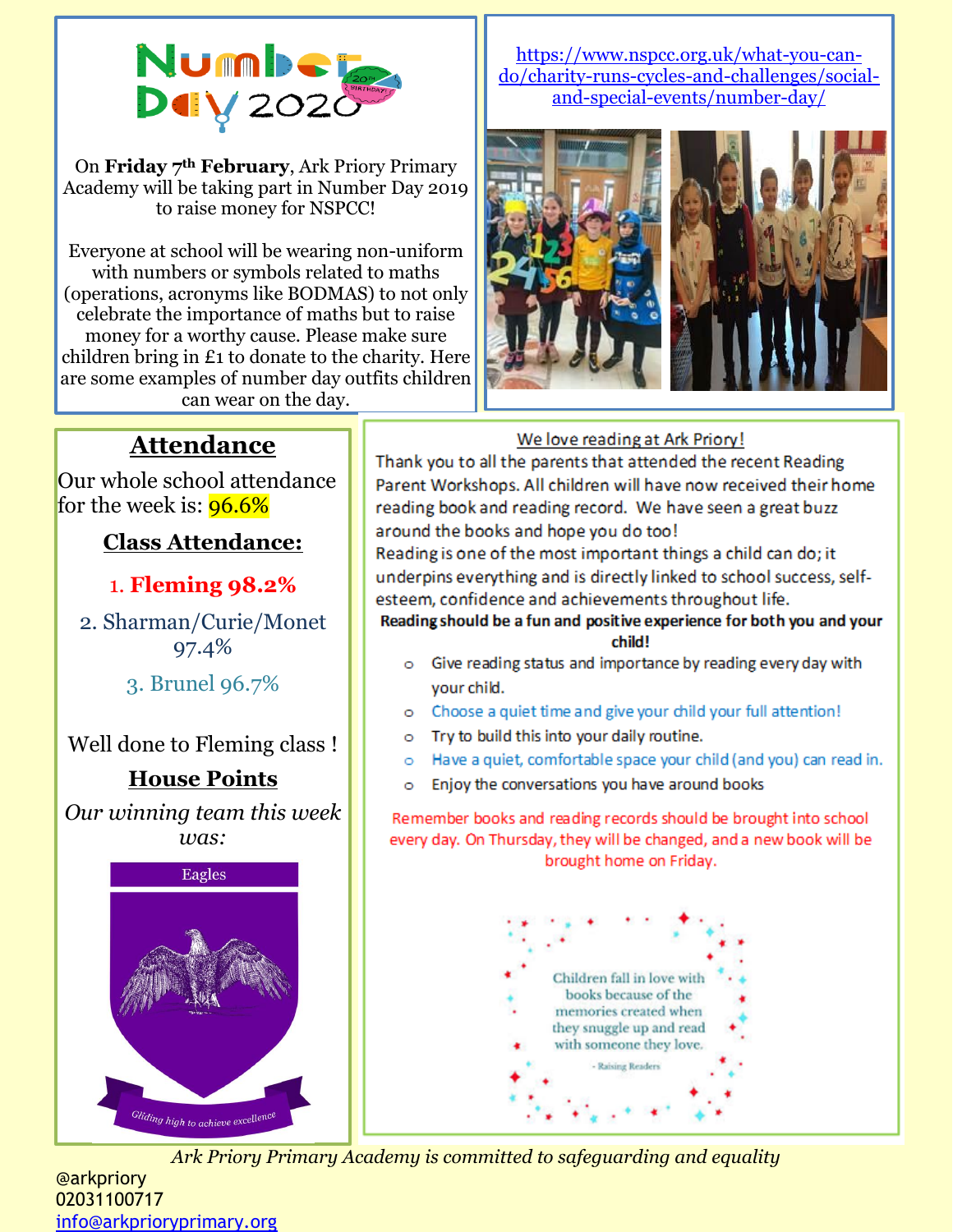| <b>Homework links</b> |                                                                                      |  |  |  |
|-----------------------|--------------------------------------------------------------------------------------|--|--|--|
| Year <sub>1</sub>     | https://www.roythezebra.com/reading-games/full-stop-1.html                           |  |  |  |
| Year 2                | https://phet.colorado.edu/sims/html/fraction-matcher/latest/fraction-matcher_en.html |  |  |  |
| Year 3                | http://www.mathematicshed.com/maths-myths-and-legends-shed.html                      |  |  |  |
| Year 4                | http://teach.files.bbci.co.uk/skillswise/en22what-e3-w-identifying-word-types.pdf    |  |  |  |
| Year <sub>5</sub>     | https://www.bbc.co.uk/bitesize/topics/z36tyrd/articles/zgxdfcw                       |  |  |  |
| Year 6                | https://uk.ixl.com/ela/year-6<br>sections M.1-M.3                                    |  |  |  |
|                       |                                                                                      |  |  |  |

# **Key Dates for Spring 1:**

| <b>Spring term 2020</b>                                                                                          |                                                                                                          |  |  |  |  |
|------------------------------------------------------------------------------------------------------------------|----------------------------------------------------------------------------------------------------------|--|--|--|--|
| <b>Swimming</b><br>Swimming: Thursday Y4 Fleming 9am, Curie 2.30pm<br>Tuesday Y3: Archimedes 9am, Brunel 11:30am |                                                                                                          |  |  |  |  |
| Fri 17 Jan                                                                                                       | <b>Y<sub>2</sub></b> Bake Sale                                                                           |  |  |  |  |
| Mon 20 Jan                                                                                                       | <b>Midyear Reports Out</b><br><b>Phonics Workshop for Nursery Parents</b>                                |  |  |  |  |
| $3/5/6$ Feb                                                                                                      | <b>Parent Open Mornings</b><br>Mon 3rd: Y1, Y3<br>Wed 5th: Y2, Y5, Reception<br>Thu 6th: Y4, Y6, Nursery |  |  |  |  |
| Tue 4th Feb                                                                                                      | <b>Individual and Sibling Photos</b>                                                                     |  |  |  |  |
| Fri 7 Feb                                                                                                        | <b>Y1 Bake Sale</b><br>Number day                                                                        |  |  |  |  |
| Tue 11 Feb                                                                                                       | <b>Safer Internet Day</b>                                                                                |  |  |  |  |
| Wed 12 Feb                                                                                                       | Y <sub>3</sub> Play (AM)                                                                                 |  |  |  |  |
| Thu 13 Feb                                                                                                       | Y <sub>3</sub> Play (PM)                                                                                 |  |  |  |  |
| Fri 14 Feb                                                                                                       | <b>Inset Day</b>                                                                                         |  |  |  |  |
| $W/c$ 17 Feb                                                                                                     | <b>Half Term</b>                                                                                         |  |  |  |  |
| <b>24 Feb</b>                                                                                                    | <b>First day back to school</b>                                                                          |  |  |  |  |
| $26th$ Feb                                                                                                       | <b>CSI Science Night (after school)</b>                                                                  |  |  |  |  |
| $2 - 4$ Mar                                                                                                      | Y <sub>5</sub> Residential                                                                               |  |  |  |  |
| Thu <sub>5</sub> Mar                                                                                             | <b>World Book Day</b>                                                                                    |  |  |  |  |
| Fri 6 Mar                                                                                                        | <b>Reception Bake Sale</b>                                                                               |  |  |  |  |

*Ark Priory Primary Academy is committed to safeguarding and equality*  @arkpriory 02031100717 [info@arkprioryprimary.org](mailto:info@arkprioryprimary.org)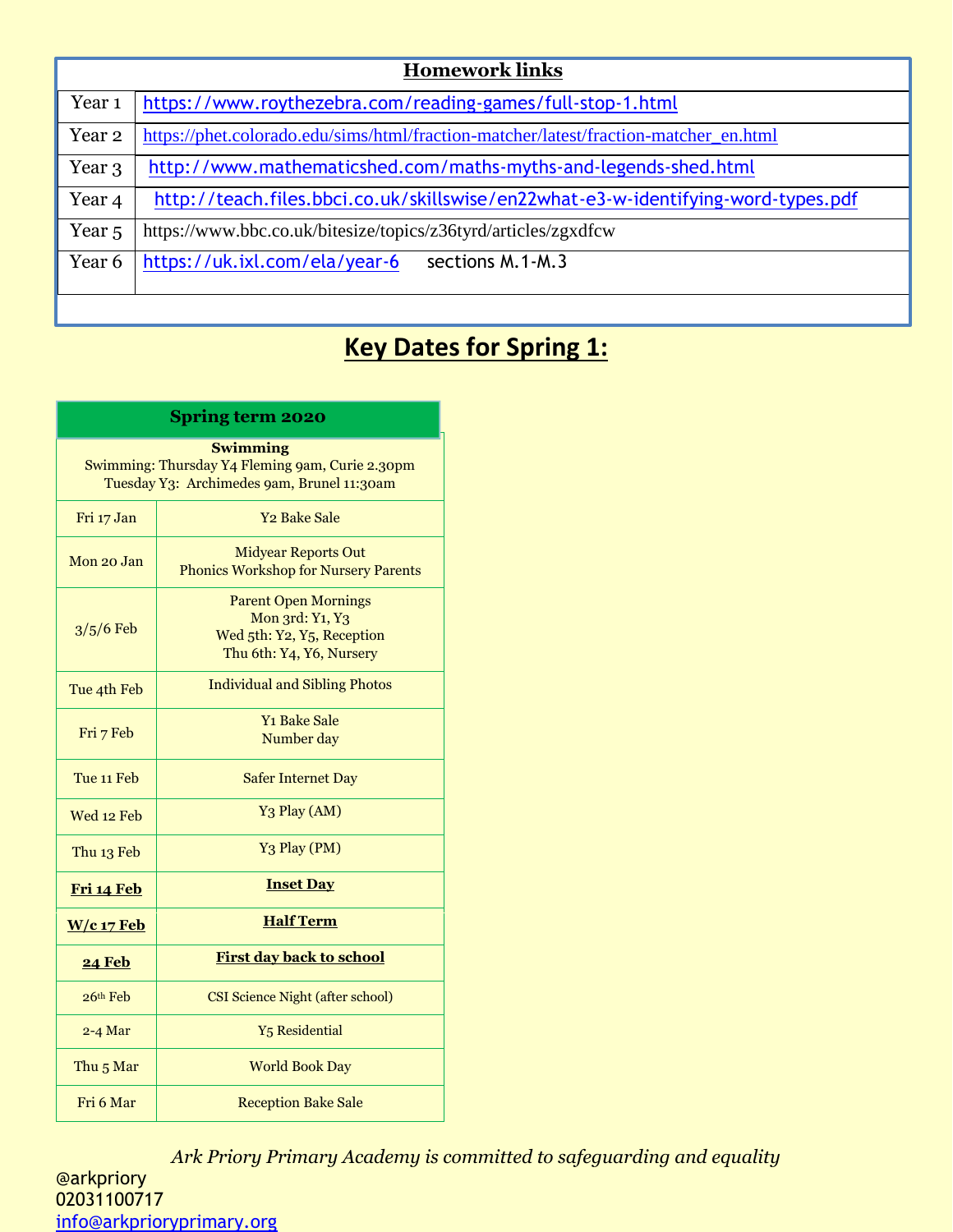| Wed 18 Mar   | Parent Forum @7pm                           |  |
|--------------|---------------------------------------------|--|
| Fri 27 Mar   | Easter Event/Bake Sale                      |  |
|              | <b>Parent Consultation Evenings</b>         |  |
| $W/c$ 30 Mar | <b>APPAA Sponsored Easter Egg Hunt</b>      |  |
| Mon 30 Mar   | Y <sub>1</sub> Play (PM)                    |  |
| Tue 31 Mar   | $Y_1$ Play (AM)                             |  |
| Thu 2 Apr    | <b>Reception Easter Bonnet Parade (AM)</b>  |  |
|              | <b>Nursery Easter Event</b>                 |  |
| Fri 3 Apr    | <b>Last day of Term</b><br>finish at 1:30pm |  |

# **Notices from APPAA\***

**Follow us on Twitter @APPAA\_ArkPriory Contact us at [appaacommittee@gmail.com](mailto:appaacommittee@gmail.com)** \*APPAA is ARK Priory's Parents' Association, run by the school's parents and carers to **raise funds, hold events, and bring our academy community together**. All Ark Priory parents and carers **are automatically members** of the association because you are members of the community. **If you want to know how you can get involved or help out at any of the upcoming events then drop us a mail at the email above. We are all busy people, but working together as a team of carers, dads and mums we can make great things happen for our school and our children.**

### **Year 2 Bake sale - TOTAL RAISED £263**

Year 2 Bake Sale raised an amazing  $£236.03$   $\circledcirc$  Thanks to those who baked and supported! #community #involved #manyhandsmakelightwork All proceeds go towards enrichment trips and activities for all the kids @ArkPriory. Don't forget the year 1 bake sale coming up on the 7th February.

### **APPAA Committee Meeting - MINUTES**

Please find attached the minutes from the APPAA committee meeting on the 17th January. Below a summary:

APPAA has already raised enough money to enable every child in the school to visit the theatre this school year. Trips will be booked soon and the committee will meet to discuss what the next APPAA fundraising goal should be.

An APPAA sub-committee will be formed to help organise a leavers event for the year 6 pupils (ideas so far a prom, school hoodies?) Let APPAA know if you have any ideas or want to get involved.

*Ark Priory Primary Academy is committed to safeguarding and equality*  @arkpriory 02031100717 [info@arkprioryprimary.org](mailto:info@arkprioryprimary.org)